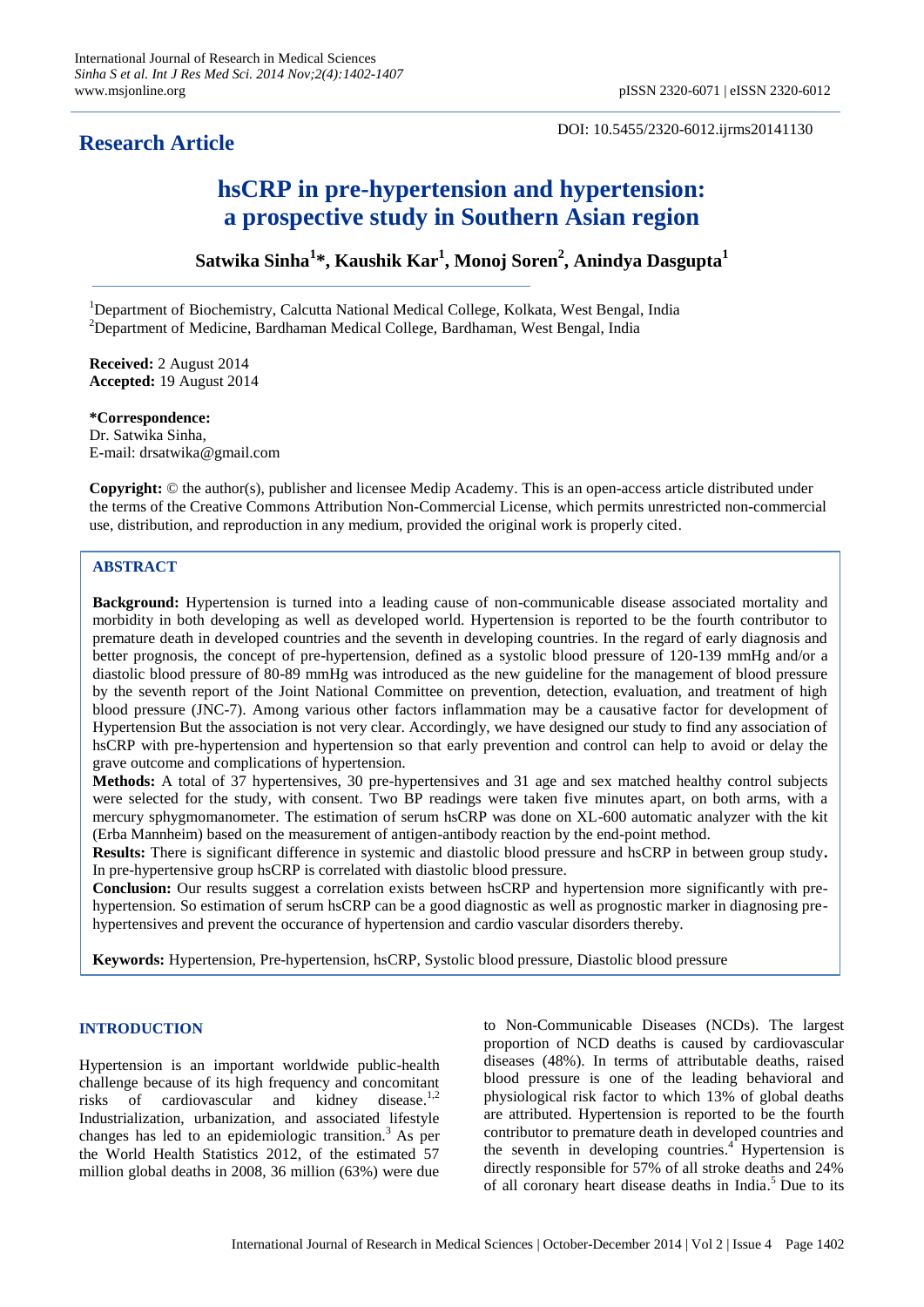high mortality and morbidity early diagnosis and effective prevention is important. In this regard the concept of pre-hypertension, defined as a systolic blood pressure of 120-139 mmHg and/or a diastolic blood pressure of 80-89 mmHg was introduced as the new guideline for the management of blood pressure by the seventh report of the Joint National Committee on prevention, detection, evaluation, and treatment of high blood pressure (JNC-7). <sup>6</sup> A statistical analysis conducted by National Health and Nutrition Examination Survey from 1999 to 2006 found the prevalence of prehypertension in disease free adults is 36.3% in all over world. <sup>7</sup> Many studies demonstrated that the prehypertensives had higher levels of blood glucose, insulin resistance, total cholesterol, low density lipoprotein cholesterol, and triglycerides, higher body mass index, abnormalities of glucose metabolism and lower levels of high-density lipoprotein cholesterol than the normotensive group.<sup>8-10</sup>

There are many established risk factors for development of hypertension which reiterates the importance of an early diagnosis preferably at the stage of prehypertension. A growing body of evidences indicates that vascular inflammation may be involved in both the initiation and development of hypertension.<sup>11</sup> This is evident from the elevated levels of inflammatory markers like Tumor Necrosis Factor-α (TNF-α), Interleukin-6 (IL-6) and C-Reactive Protein (CRP) found in people with hypertension.<sup>12</sup>

In healthy individuals C-Reactive Proteins (CRP) is present in plasma in minimal amounts but the concentration increases 100 fold in response to injury, infection or inflammation. CRP is named so for its ability to precipitate the somatic C-polysaccharides of Streptococcus pneumoniae and is the first acute phase protein to be described.<sup>13,14</sup> CRP is primarily synthesized by liver in response to interleukin-6 (IL-6) and interleukin-1ß (IL-1ß). As a good biological marker it is stable, half-life of 19 hours and small variation in values between fresh and frozen forms. 15,16

The relevance of elevated levels of inflammatory markers in predicting cardiovascular risk is gaining increasing recognition and in that respect CRP has been the most intensively investigated in clinical studies.<sup>11</sup>

In the year 2001, a cross-sectional study was conducted by Bautista et al., for the first time measured CRP in hypertension and found CRP to be an independent risk factor for the development of hypertension. 17

Although, CRP is an efficient marker for inflammation, it is not detectable at a very low level (i.e.  $\langle 3 \text{ mg/l} \rangle$  by routine lab methods. Specialized techniques can detect hsCRP at a level lower than 3 mg/l and so are more important for detection of the pro-inflammatory state at the earliest.

The association of inflammatory markers with prehypertension and hypertension is not very clear. Few studies, however, have explored interrelations between levels of CRP and hypertensive risk factors, and data from these reports have been inconsistent.<sup>18-21</sup> Hence, we hypothesized that the pre-hypertensive condition is associated with a pro-inflammatory condition that can be linked to a significant increase in the levels of hsCRP in plasma.

Accordingly, we have designed our study to find any association of hsCRP with pre-hypertension and hypertension so that early prevention and control can help to avoid or delay the grave outcome and complications of hypertension.

# **METHODS**

# *Study design*

Cross sectional hospital based study.

#### *Study site*

The study was carried out at the department of biochemistry, Calcutta National Medical College and Hospital (CNMCH).

# *Duration of study*

The duration of study was six months (01.10.2013 to 31.03.2014).

# *Selection of cases and controls*

A total of 37 hypertensives (19 males and 18 females, aged 40 to 60 years) and 30 pre-hypertensives (16 male and 14 female, aged 40 to 60 years) were selected for the study. Written informed consent was taken from them. Cases were selected from clinically newly diagnosed hypertensive and pre-hypertensive patients attending the medicine outdoor department of Calcutta national medical college. 31 (16 male and 13 female) age and sex matched healthy control subjects were also selected for the study, with consent.

# *Inclusion criteria*

Subjects between the age group of 40 -60 years were selected. Blood samples from cases were collected before institution of anti-hypertensive treatment, the criteria for diagnosis of hypertension were systolic pressure of  $\geq 140$ mm of Hg and diastolic pressure of ≥90 mm of Hg, prehypertension were systolic pressure of  $\geq$ 120 mmHg to ≤140 mmHg and diastolic pressure of ≥80 mmHg to ≤90 mmHg. The criteria for the controls were age and sex matched healthy normotensive individuals (systolic pressure  $\leq 120$  mmHg and diastolic pressure  $\leq 80$  mmHg) without any family history of hypertension.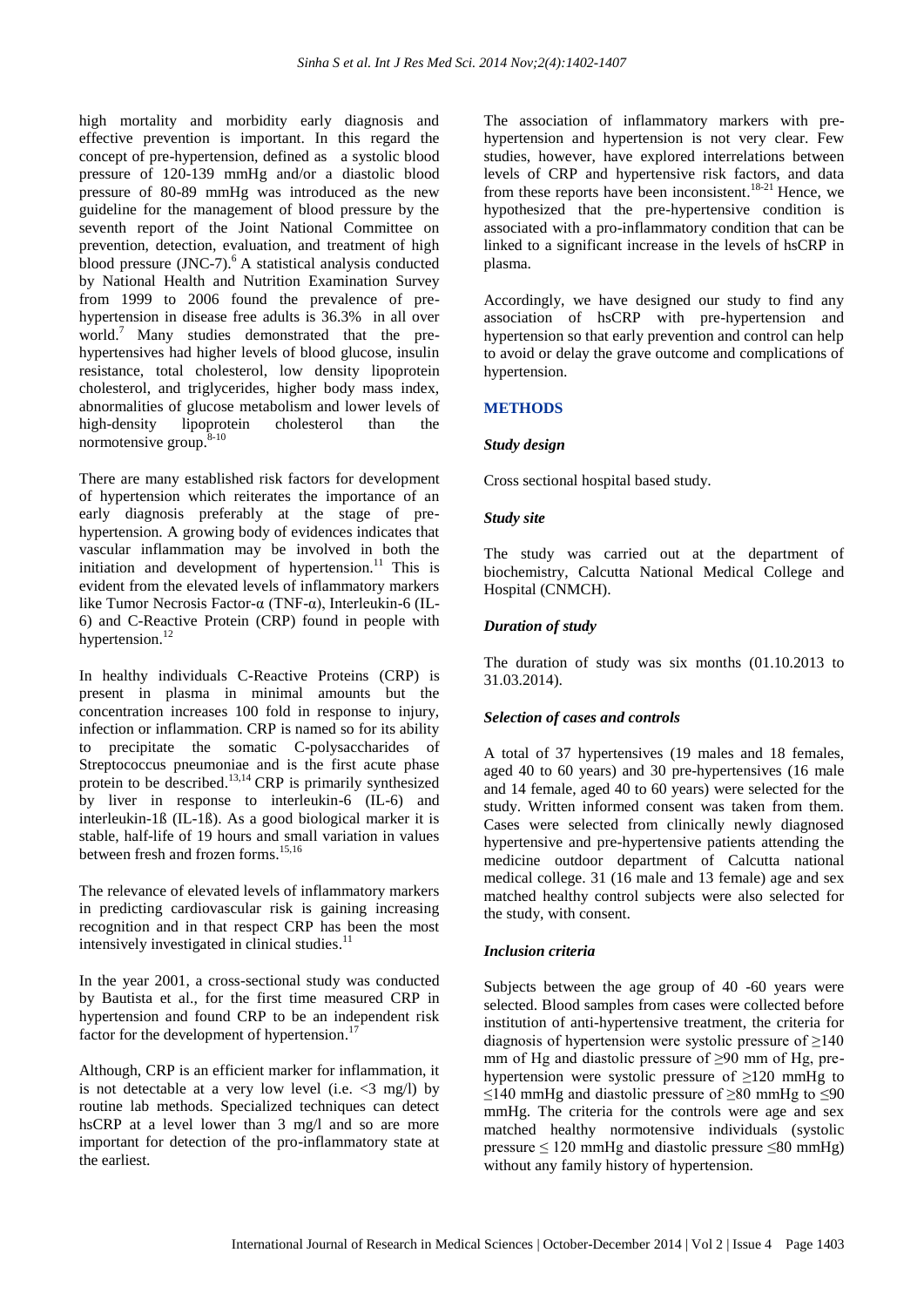#### *Exclusion criteria*

Hypertensive patients who were already on antihypertensive treatment were excluded from the study. Study subjects were examined systematically to exclude any disease (Secondary hypertension) or factors known to cause or associated with hypertension.

Subjects with any underlying condition or taking any drugs like steroids, oral contraceptive pills, and thyroxin were excluded from the study.

Similarly, subjects with any underlying condition or taking any drug known to alter serum calcium levels or calcium supplementations have been excluded from the study.

Subjects who are smoker, suffering through any inflammatory conditions and malignancy, obese, pregnant women, excluded from the study.

#### *Ethical clearance*

Before commencement of the work, ethical clearance was obtained from the institutional ethics committee, according to the Helsinki declaration. Written informed consent was taken from cases and control subjects.

#### *Methods for analysis of test parameters*

# *Blood pressure measurement<sup>21</sup>*

In a quiet and comfortably seated study subject, two BP readings were taken five minutes apart, on both arms, with a mercury sphygmomanometer (cuff size, 12.5 x 40) cm). The SBP and DBP were read to the nearest 2 mm Hg. The first and fifth phases of Korotkoff's sounds were taken as the criteria for SBP and DBP respectively. The average of two consecutive readings was recorded.

#### *Serum hsCRP<sup>23</sup>*

For the estimation of serum hsCRP, 2 ml of fasting, venous, non-haemolysed blood sample was withdrawn without the aid of a tourniquet, in a plain sterile bulb. The blood samples were analysed immediately. The estimation of serum hsCRP was done on XL-600 Automatic analyzer with the kit (Erba Mannheim) based on the measurement of antigen-antibody reaction by the end-point method.

#### **RESULTS**

One way ANOVA analysis shows there is significant difference in systolic and diastolic blood pressure and hsCRP in between group study.

# **Table 1: The demographic profile of various study groups.**

| <b>Parameter</b>                                       | Control $(n=31)$      | <b>Pre-hpertensive <math>(n=30)</math></b> | <b>Hypertensive <math>(n=37)</math></b> |
|--------------------------------------------------------|-----------------------|--------------------------------------------|-----------------------------------------|
| (SBP) Systolic blood pressure (mmHg)<br>$Mean \pm SD$  | $108.9677 + 4.976504$ | $130.7333 + 5.668627$                      | $160 \pm 18.80307$                      |
| (DBP) Diastolic blood pressure (mmHg)<br>Mean $\pm$ SD | $74.9 + 3.718018$     | $84.66667 + 2.892718$                      | $97.67568 + 7.99324$                    |
| hsCRP                                                  | $2.456129 + 1.355627$ | $7.899667 \pm 1.099299$                    | $8.458649 \pm 0.88101$                  |

#### **Table 2: ANOVA analysis between different groups for SBP, DBP, hsCRP.**

| <b>Parameter</b>                                | <b>Mean</b><br>square | Ε       | Sig   |
|-------------------------------------------------|-----------------------|---------|-------|
| <b>SBP</b>                                      |                       |         |       |
| Between groups<br>Within groups<br>Total        | 22339.073<br>151.609  | 147.347 | 0.000 |
| <b>DBP</b>                                      |                       |         |       |
| Between groups<br>Within groups<br><b>Total</b> | 4445.503<br>31.131    | 142.798 | 0.000 |
| hsCRP                                           |                       |         |       |
| Between groups<br>Within groups<br>Total        | 353.221<br>1.243      | 284.085 | 0.000 |

But post hoc Bonferroni analysis showed that the difference of hsCRP is not significant in between prehypertensive and hypertensive group whereas it is significant in hypertensive and pre-hypertensive group when compared with control. Regression analysis shows a significant dependence of hsCRP on DBP only in prehypertensive group.

According to post hoc Bonferroni SBP and DBP levels are significantly different in all control (grouop-1), prehypertensive (group-2), hypertensive (group-3) groups but hsCRP is not significantly different in between prehypertensive (group-2), hypertensive (group-3) group.

In Table 4 regression analyses shows significant dependence of hsCRP on DBP in pre-hypertensive group.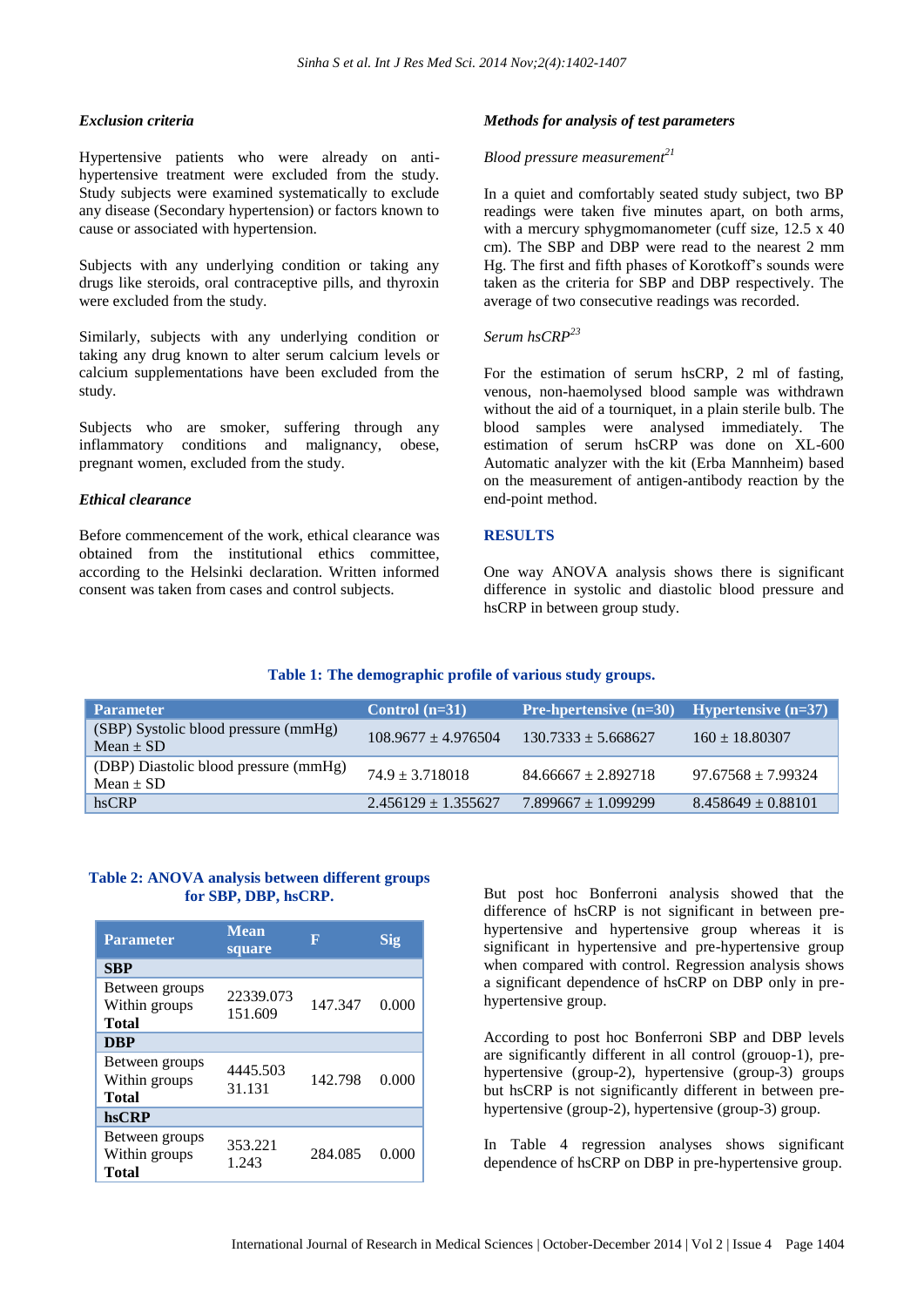| (I) Group<br>all | (J) Group<br>all | <b>Mean difference</b><br>$(I-J)$ | Sig.  |
|------------------|------------------|-----------------------------------|-------|
| <b>SBP</b>       |                  |                                   |       |
| 1.00             | 2.00             | $-21.76559$ *                     | 0.000 |
|                  | 3.00             | $-51.03226$ *                     | 0.000 |
| 2.00             | 1.00             | $21.76559*$                       | 0.000 |
|                  | 3.00             | $-29.26667$ *                     | 0.000 |
| 3.00             | 1.00             | 51.03226                          | 0.000 |
|                  | 2.00             | 29.26667*                         | 0.000 |
| DBP              |                  |                                   |       |
| 1.00             | 2.00             | $-9.76344$ <sup>*</sup>           | 0.000 |
|                  | 3.00             | $-22.77245$                       | 0.000 |
| 2.00             | 1.00             | 9.76344*                          | 0.000 |
|                  | 3.00             | $-13.00901$                       | 0.000 |
| 3.00             | 1.00             | 22.77245*                         | 0.000 |
|                  | 2.00             | 13.00901*                         | 0.000 |
| hsCRP            |                  |                                   |       |
| 1.00             | 2.00             | $-5.44354$                        | 0.000 |
|                  | 3.00             | $-6.00252$                        | 0.000 |
| 2.00             | 1.00             | 5.44354                           | 0.000 |
|                  | 3.00             | $-0.55898$                        | 0.132 |
| 3.00             | 1.00             | 6.00252                           | 0.000 |
|                  | 2.00             | 0.55898                           | 0.132 |

# **Table 3: Post hoc bonferroni shows intergroup significance between various groups.**

# **Table 4: Regression analysis coefficients of SBP and DBP with dependent variable hsCRP in different groups.**

| <b>Model</b>            | <b>Standardized</b><br>coefficients<br><b>Beta</b> | t        | Sig.  |  |
|-------------------------|----------------------------------------------------|----------|-------|--|
| Control                 |                                                    |          |       |  |
| (Constant)              |                                                    | $-1.385$ | 0.177 |  |
| <b>SBPcon</b>           | 0.428                                              | 2.216    | 0.035 |  |
| <b>DBPcon</b>           | $-0.079$                                           | $-0.410$ | 0.685 |  |
| <b>Pre-hypertensive</b> |                                                    |          |       |  |
| (Constant)              |                                                    | $-0.169$ | 0.867 |  |
| SBPpre                  | $-0.368$                                           | $-2.507$ | 0.018 |  |
| <b>DBPpre</b>           | 0.566                                              | 3.857    | 0.001 |  |
| <b>Hypertensive</b>     |                                                    |          |       |  |
| (Constant)              |                                                    | 3.431    | 0.002 |  |
| <b>SBPhtn</b>           | 0.128                                              | 0.591    | 0.558 |  |
| <b>DBPhtn</b>           | 0.119                                              | 0.550    | 0.586 |  |

# **DISCUSSION**

In our study, we find that hsCRP level is increased significantly in pre-hypertensive and hypertensive group than in normotensive control. In pre-hypertensive cases, increase in hsCRP level is positively related with increase in diastolic blood pressure.

CRP is an acute phase protein which is increased in plasma during inflammation. Many cross-sectional

studies show increased CRP level in hypertensive people. 24-26 Inflammation may be an underling pathological factor for development of hypertension also.

CRP increases the blood pressure may be by several mechanisms. It decreases the production of nitric oxide by endothelial cells, so indirectly inhibits vasodilatation. On the other hand, it increases leukocyte adhesion, platelet activation, oxidation and thrombosis. CRP upregulates the angiotensin type-1 receptor so mediates the angiotensin-II mediated increase in blood pressure.<sup>27,28</sup> Pulse Wave Velocity and augmentation index, a measure of arterial stiffening was associated with many circulating inflammatory markers in recent studies suggesting that inflammation may play a role in arterial stiffness.<sup>29-31</sup> All these facts indicate CPR has a role in development of hypertension. Ki Chul Sung and workers found hsCRP to be an independent risk factor for development of hypertension in Korean population.<sup>32</sup>

In our study also we get higher level of hsCRP in prehypertensive and hypertensive group than control.

Many studies $19-21$  do find the same kind of result as ours.

In our study we also find an association between diastolic blood pressure and hsCRP level in pre-hypertensive group but not in control and hypertensive group. Sesso et al. found a positive association between increasing hsCRP and pre-hypertensive.<sup>25</sup> Possible mechanisms for this association being oxidative stress and interaction with adhesion molecules, plasminogen activator inhibitor-1 and low density lipoprotein cholesterol (LDL-C) uptake.<sup>36</sup> Due to its inflammatory pathology in hypertension, other acute phase proteins e.g. Sialic Acid (SA) also increases. Through the development of atherosclerosis, SA can promote hypertension indirectly. Secondly, SA as the main source of vascular endothelial cell surface negative charge; it can influence the vascular endothelial cell function for promoting the development of hypertension. Thirdly, SA can also affect LDL metabolism, inducing vascular smooth muscle damage, and the damaged muscle can promote the development of hypertension.<sup>38</sup> This way, Many hypothesis suggests that in the early stage of hypertension, grade of inflammation determines the level of hypertension.<sup>37</sup> Many studies show the difference in the elevation levels of hs-CRP was also found to be duration dependent Patients with shorter duration of hypertensive history  $\left($  <1 year) were found to have significantly elevated levels of hs-CRP compared to those with longer duration of hypertensive history (<5 years). 21,36

Many studies did not find any association between these two groups. 17,19

Pre-hypertension not only developed in hypertension but it is an increased risk factor for myocardial infraction and coronary artery disease. <sup>33</sup> For each 20 mmHg increase in systolic blood pressure or 10mmHg increase in diastolic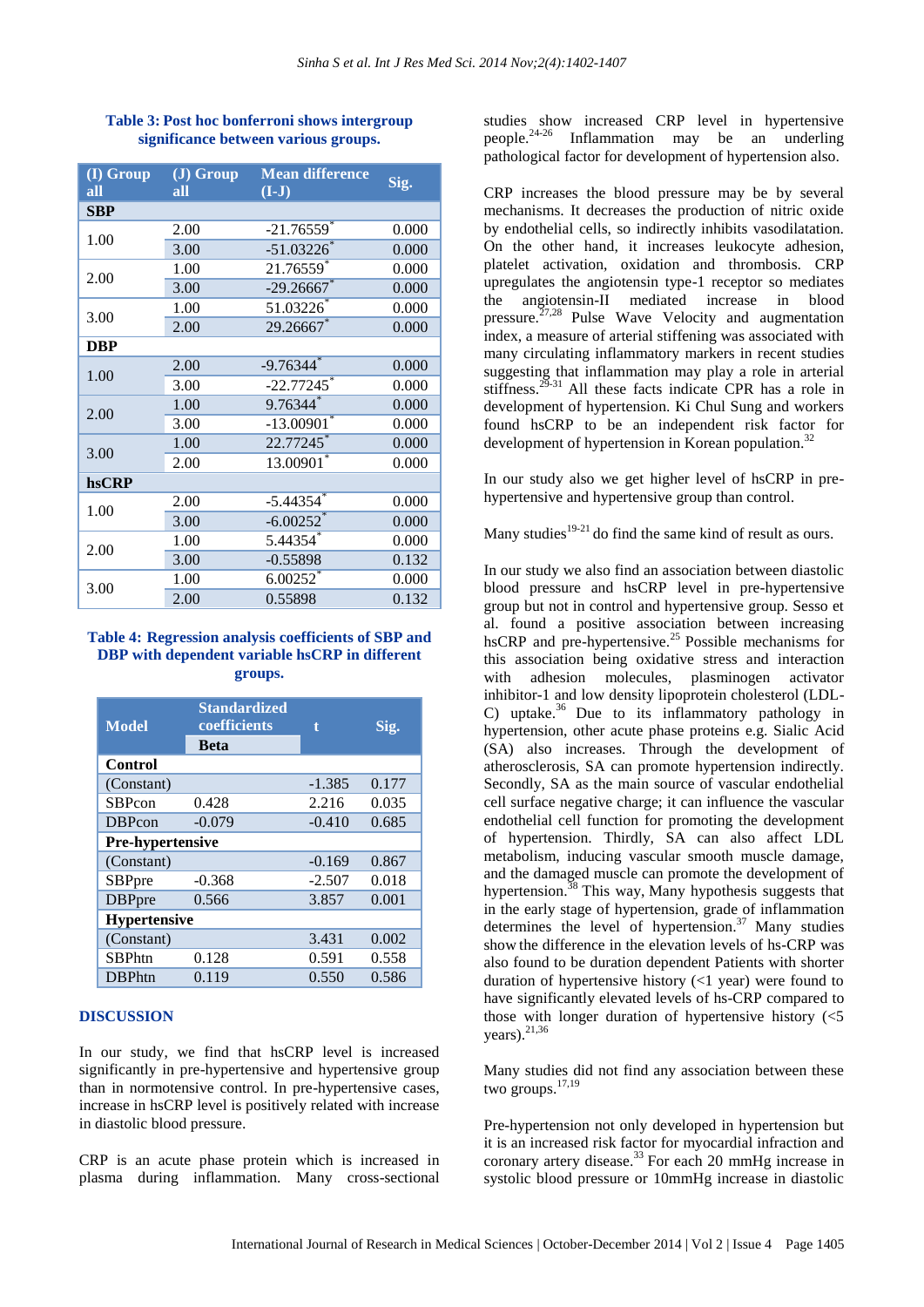blood pressure over 115/75 mmHg, there was a twofold increase in mortality associated with coronary artery disease and stroke.<sup>34</sup> Longitudinal data from the Framingham heart study indicated that individuals formerly classified as having "normal" and "highnormal" blood pressure (120-139/80-89 mmHg) were at increased risk of developing full-blown hypertension and cardiovascular disease later in life than those with optimal blood pressure of <120/80 mmHg.<sup>35</sup>

# **CONCLUSION**

Pre-hypertension and hypertension both are having an inflammatory pathology. Pre-hypertension not only developed in hypertension but also increases the chances of cardiovascular diseases. Our results suggests a dependence of hsCRP on DBP in pre-hypertension, so estimation of serum hsCRP can be a good diagnostic as well as prognostic marker in diagnosing prehypertensives and prevent the occurrence of hypertension and cardio vascular disorders thereby & measuring the hsCRP level proper treatment module can be framed.

#### *Funding: No funding sources*

*Conflict of interest: None declared*

*Ethical approval: The study was approved by the institutional ethics committee according to Helsinki declaration*

#### **REFERENCES**

- 1. He J, Whelton PK. Epidemiology and prevention of hypertension. Med Clin North Am. 1997;81:1077- 97.
- 2. Whelton PK. Epidemiology of hypertension. Lancet. 1994;344:101-6.
- 3. Takale LR, More UK, Sontakke AN, Tilak MA. Serum total and free calcium in hypertension. Indian J Basic Appl Med Res. 2013 Jun;2(7):716-20.
- 4. Lewington S, Clarke R, Qizilbash N, Peto R, Collins R. Epidemiology of hypertension. Suppl JAPI. 2013 Feb;61:12-3.
- 5. Devi P, Rao M, Sigamani A, Faruqui A, Jose M, Gupta R, et al. Prevalence, risk factors and awareness of hypertension in India: a systematic review. J Hum Hypertens. 2013 May;27:281-7.
- 6. Chobanian AV, Bakris GL, Black HR, Cushman WC, Green LA, Izzo JL Jr, et al. JNC 7: Complete Report. Seventh report of the joint national committee on prevention, detection, evaluation, and treatment of high blood pressure. Hypertension. 2003;42:1206-52.
- 7. A. K. Gupta, M. McGlone, F. L. Greenway, W. D. Johnson. Prehypertension in disease-free adults: a marker for an adverse cardiometabolic risk profile. Hypertens Res. 2010;33(9):905-10.
- 8. Wu SL, Zhang ZQ, Song SB, Yao TC, Li Y, Wang JL, et al. Prevalence of prehypertension and associated cardiovascular risk: two years follow up

results. Zhonghua Xin Xue Guan Bing Za Zhi. 2010 May; 38(5): 415-9.

- 9. S. A. Isezuo, A. A. Sabir, A. E. Ohwovorilole, O. A. Fasanmade. Prevalence, associated factors and relationship between prehypertension and hypertension: a study of two ethnic African populations in Northern Nigeria. J Hum Hypertens. 2011;25:224-30.
- 10. Cordero A, Laclaustra M, Le´on M, Grima A, Casasnovas JA, Luengo E, et al. Prehypertension is associated with insulin resistance state and not with an initial renal function impairment: a metabolic syndrome in active subjects in Spain (MESYAS) registry substudy. Am J Hypertens. 2006;19(2):189- 96.
- 11. LI Jian-jun. Inflammation in hypertension: primary evidence. Chin Med J. 2006;119:1215-21.
- 12. Pauleto P, Rattazzi M. Inflammation and Hypertension: the search for a link. Nephrol Dial Transplant. 2006;21:850-3.
- 13. Hirschfield GM, Pepys MB. C-reactive protein and cardiovascular disease: new insights from an old molecule. Q J Med. 2003;96:793-807.
- 14. Di Napoli M, Schwaninger M, Cappelli R, Ceccarelli E, Di Gianfilippo G, Donati C, et al. Evaluation of C-reactive protein measurement for assessing the risk and prognosis in ischemic stroke; a statement for health care professionals from the crp pooling project members. Stroke. 2005;36:1316- 29.
- 15. Black S, Kushner I, Samols D. C-reactive protein. J Biol Chem. 2004;279:48487-90.
- 16. Boos CJ, Lip GYH. Elevated high-sensitivity Creactive protein, large arterial stiffness and atherosclerosis: a relationship between inflammation and hypertension? J Human Hypertens. 2005;19:511-3.
- 17. Bautista LE, Lopez- Jaramillo, Vera LM, Casas JP, Otero AP, Guaracao AI. Is C-Reactive Protein an independent risk factor for essential hypertension? J Hypertens. 2001;19(5):857-61.
- 18. Mendall MA, Patel P, Ballam L, Strachan D, Northfield TC. C-reactive protein and its relation to cardiovascular risk factors: a population based cross sectional study. BMJ. 1996;312:1061-5.
- 19. Dawri S, Padwal MK, Melinkeri R. Evaluation of high sensitivity C-reactive protein and serum lipid profile in prehypertension and essential hypertension. NJIRM. 2014 Jan-Feb;5(1):1-5.
- 20. Ryu SY, Lee YS, Park J, Kang MG, Kim KS. Relations of plasma high-sensitivity C-reactive protein to various cardiovascular risk factors. J Korean Med Sci. 2005;20:379-83.
- 21. M. Shafi Dar, A. A. Pandith, A. S. Sameer, M. Sultan, A. Yousuf, S. Mudassar. hs-CRP: a potential marker for hypertension in Kashmiri population. Indian J Clin Biochem. 2010;25(2):208-12.
- 22. National High Blood Pressure Education Program. National Institutes of Health National Heart, Lung, and Blood Institute. Complete Report. The seventh